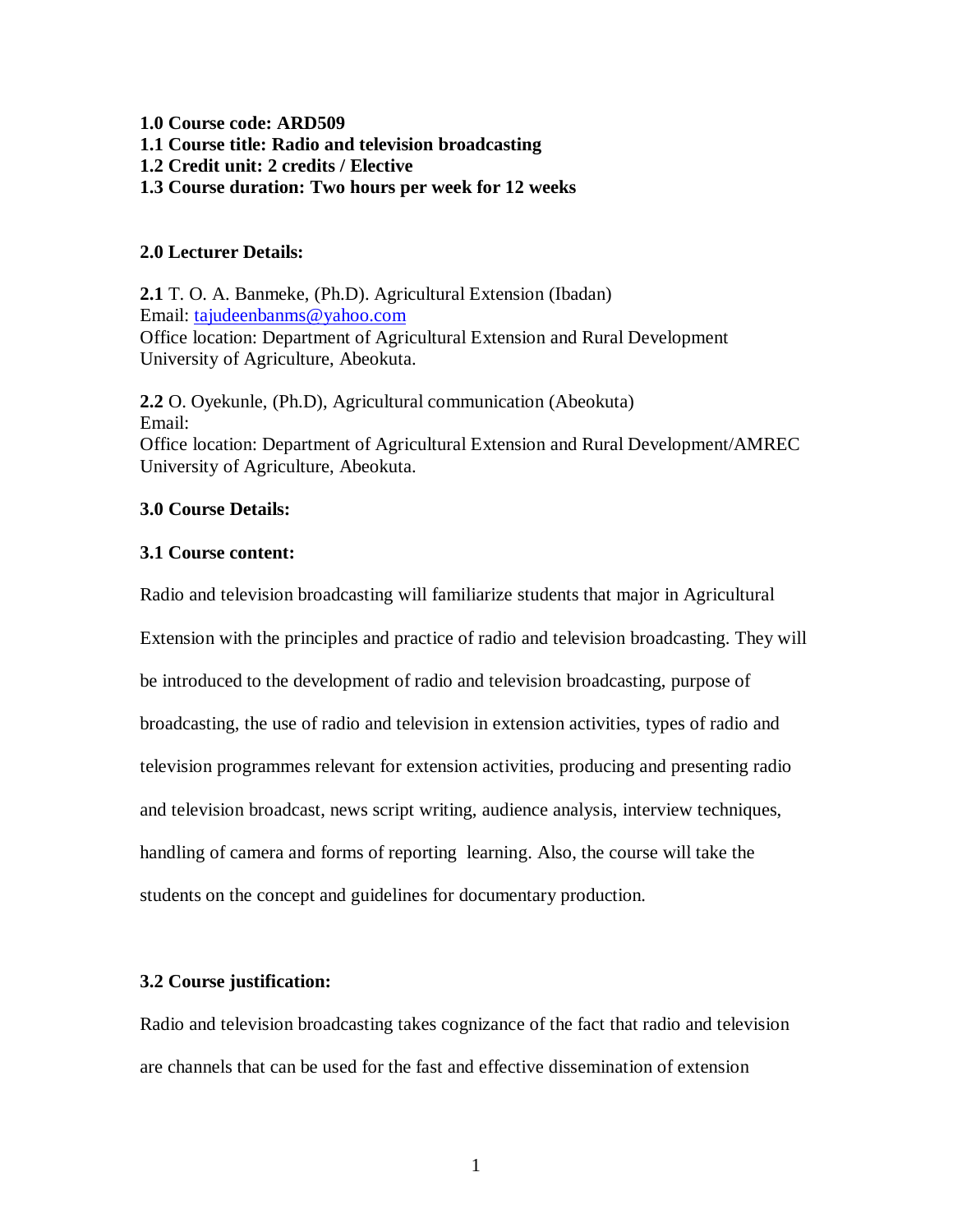messages, considering the wide coverage and number of individuals that can be reached simultaneously. The course will therefore take the students through the essentials of radio and television broadcasting and how they can be effectively utilized for the dissemination of extension messages with the aim of arousing the clients interest and thereby institute a change in their knowledge, skills and attitudes.

#### **3.3 Course objective**

The broad objective of the course is to enable students acquire the knowledge of how to utilize radio and television for extension activities considering that they are the most common forms of mass communication. It is therefore apparent that students of agricultural extension be taken on how to use these media in facilitating information flow from extension organizations to the intended users. At the end of the course the students should be able to:

- Understand and be familiar with the development of radio and television broadcasting
- Understand the purpose of broadcast
- Discuss the use of radio and television in extension
- Explain the types of radio and television programmes
- Understand the production and presentation of radio and television programmes
- Describe interview techniques
- Understand and be familiar with the use of a T. V. camera
- Understand the forms of reporting
- Describe and explain guidelines for documentary production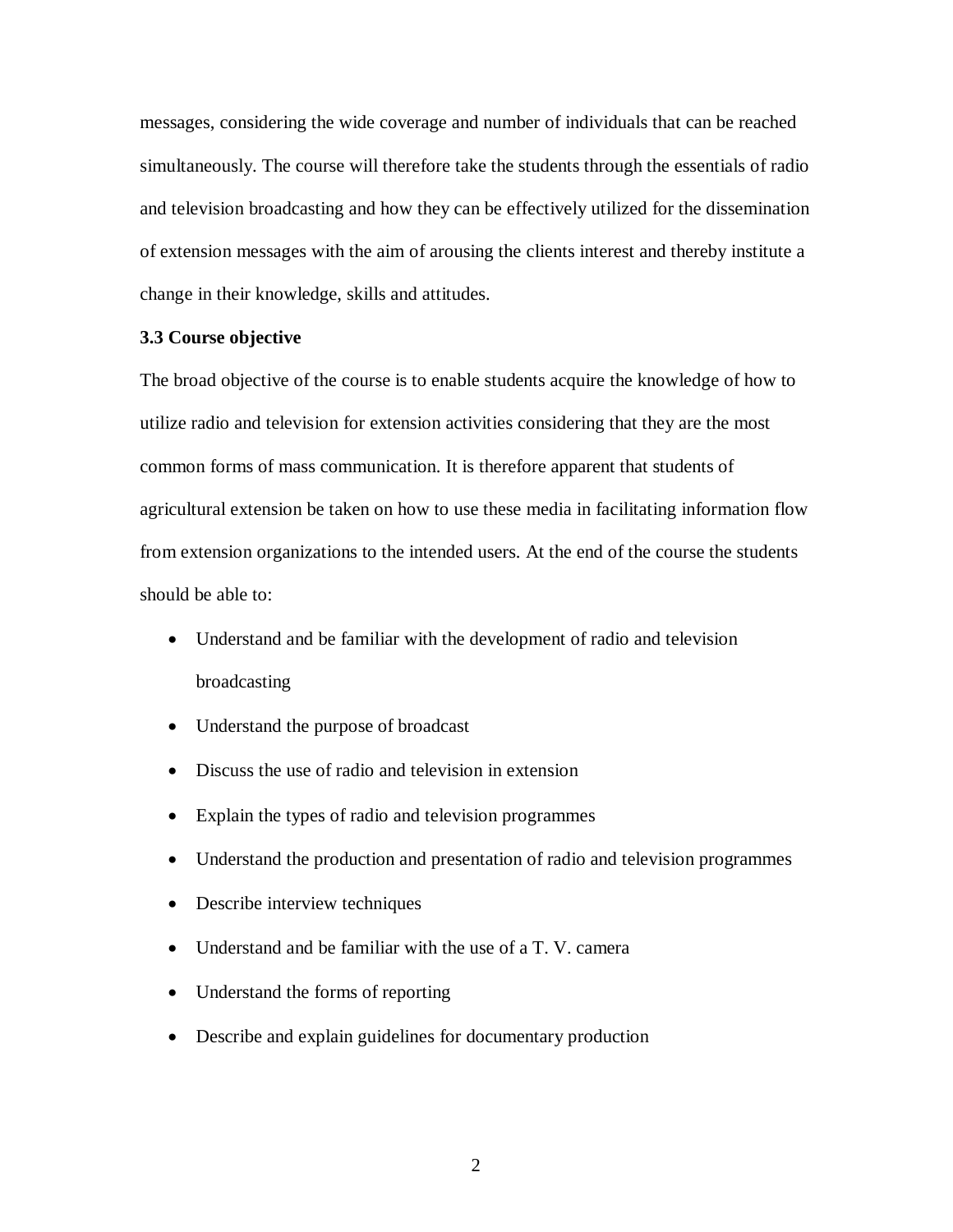#### **3.4 Course requirements:**

Students are expected to participate in all the course activities with a minimum attendance of not less than 70% in order to sit for the final examination which will carry a score of 70%. Also, the continuous assessment will attract a score of 30% and this will comprise of class assignments, intermittent test to be conducted during the duration of lectures and a report of the excursion to broadcast media.

### **3.5 Course delivery strategy:**

The traditional face-to-face contact will be the major delivery strategy that will be used and audio visual aids such as projectors will be used in delivering lectures. The students will be expected to participate fully in the class by engaging them in discussions during the class sessions and they will also be encouraged to conduct literature searches from the library and internet in addition to the materials that will be provided to them in class. The students will be organized into groups and expected to produce radio programmes such as drama sketches meant to disseminate information to extension clients. In addition students' knowledge of the various concepts taught will be determined by conducting regular class test and a final examination at the end of the semester.

#### **4.0 Lecture content:**

#### **Week one: Introduction to development of radio and television broadcasting**

**Objective:** Expose students to the meaning of broadcasting in addition to the invention of radio and television

**Description:** The meaning and definition of broadcasting will be explained to the students in addition to exposing them to the origin of the concept. The original term "broadcast" will be explained and how it is now used for the dissemination of

3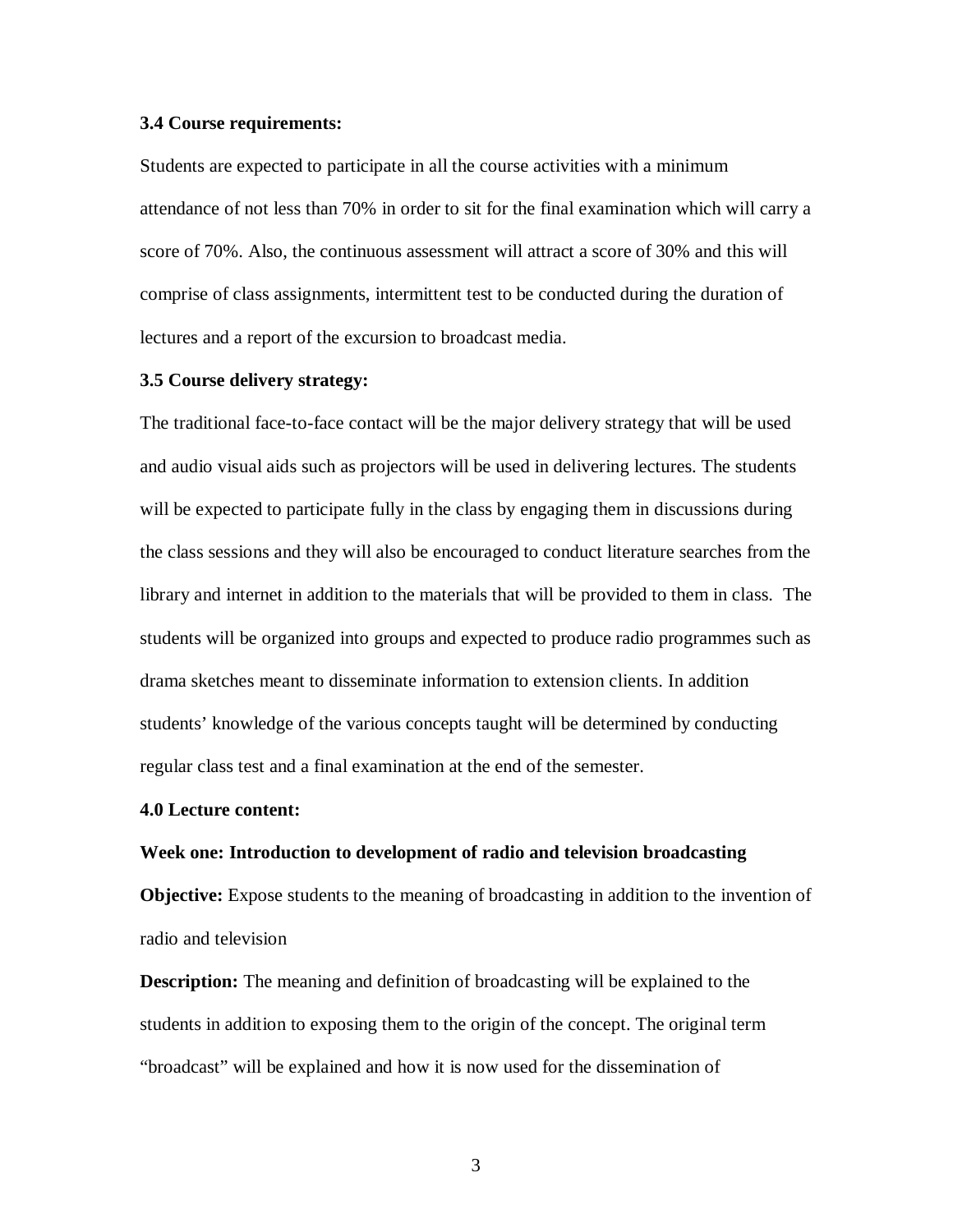information. The students will be made to know that broadcasting unlike other forms of mass communication is an entirely electronic means of communication.

# **Study questions**

- 1. How did the concept of broadcasting evolve?
- 2. What is the definition of broadcasting?

# **Reading list:**

1. Swanson, B. E. (1984). *Agricultural Extension: A reference manual*, 2nd Edition, Food and Agriculture Organization, Rome. P259

# **Week two: Purpose of broadcasting**

**Objective:** Expose students to the important purposes that broadcasting serves within any society or community.

**Description:** Students will be exposed to the three broad purposes of broadcasting within

the society which are to inform, educate and entertain the members of the community.

Some other functions such as opinion shaping, propaganda and commercial function will

be taught to the student with a view to making them appreciate the importance of radio

and television broadcast in a society.

# **Study questions**

- 1. What are some of the important functions that broadcasting serves within a society?
- 2. Can you expatiate on the education function of radio within a society?

# **Reading list:**

1. Swanson, B. E. (1984). *Agricultural Extension: A reference manual*, 2nd Edition, Food and Agriculture Organization, Rome. P. 259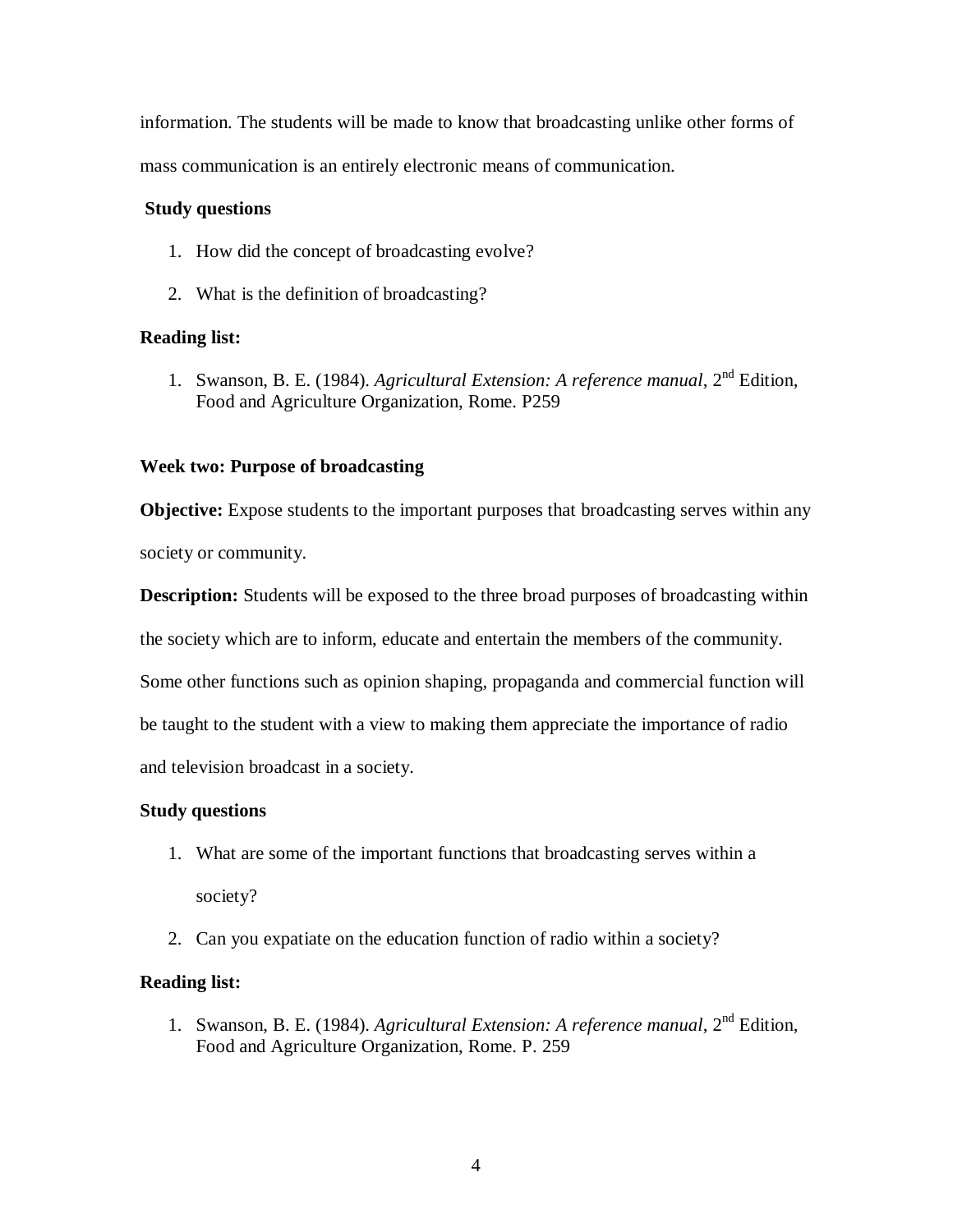#### **Week three: Use of radio in extension activities**

**Objective:** The numerous uses of radio and television for extension activities will be taught to students offering the course.

**Description:** The students will be exposed to how radio as a medium of communication can be used for the mass mobilization of people for social action. This will be in addition to letting them know how to use the radio for mass education and for cultural innovation or diffusion. Some of the limitations to the use of radio in extension activities will be brought to the fore by making students realize that listeners cannot often refer back to messages obtained from the radio.

#### **Study question**

1. Discuss the limitations associated with the use of radio in the dissemination of agricultural information to farmers.

### **Reading list:**

1. Swanson, B. E. (1984). *Agricultural Extension: A reference manual*, 2nd Edition, Food and Agriculture Organization, Rome. P259

#### **Week four: Producing and presenting radio broadcast**

**Objective:** Explanation of how to go about producing and presenting a typical agricultural radio programme.

**Description:** Students will be taken through the rudiments of producing and presenting a radio farm programme. A step-by-step procedure of going about a farm programme will be taught to the students. They will be exposed to how to localize the content of the programmes, catch the interest of their listeners, use sound in a creative manner and give information in a flowing manner.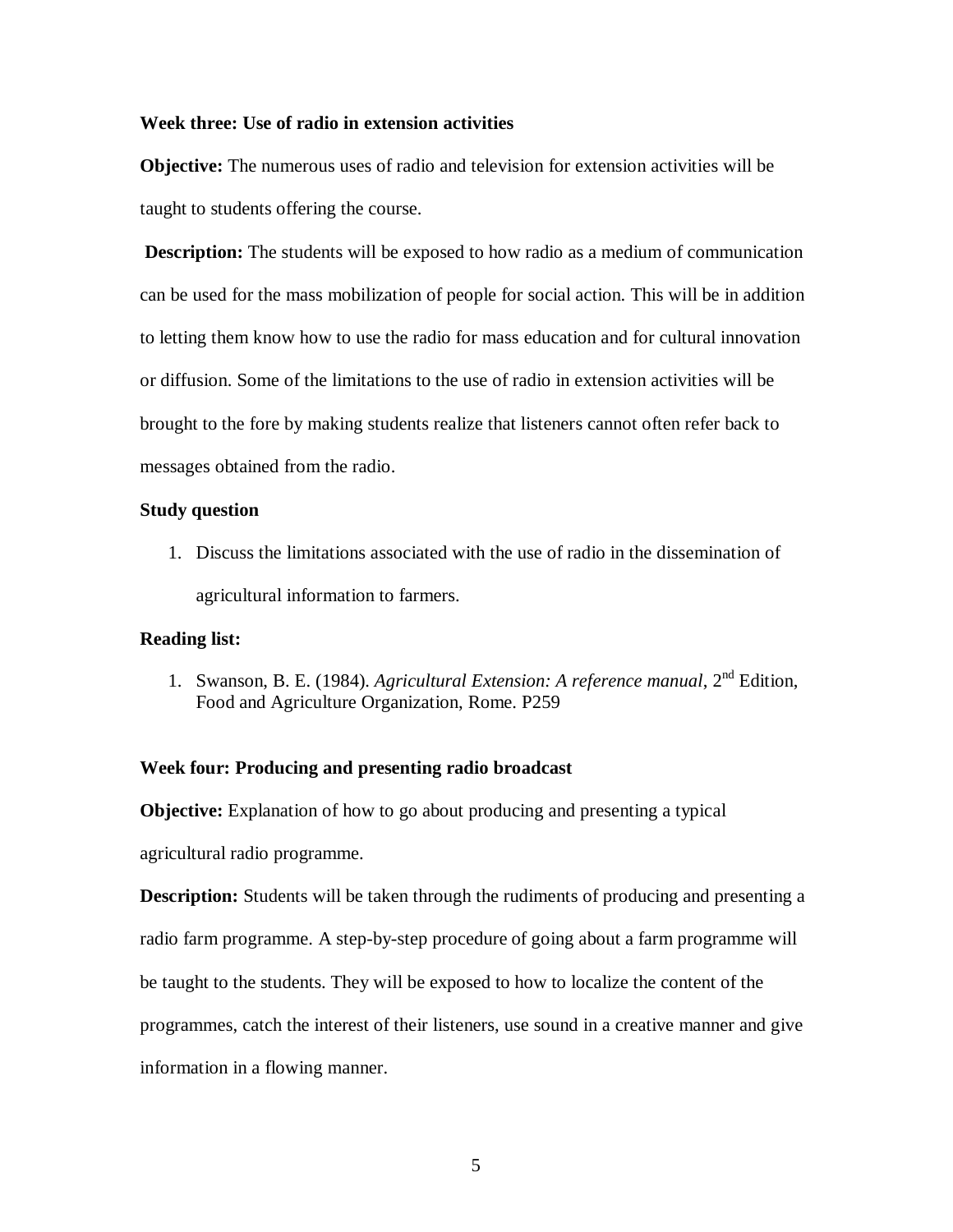### **Study question:**

1. Discuss in details the production of a radio programme meant to teach farmers

about the required management practices to be carried out on their farms.

### **Reading list:**

1. Swanson, B. E. (1984). *Agricultural Extension: A reference manual*, 2nd Edition, Food and Agriculture Organization, Rome. P259

# **Week five: The use of television in extension activities**

**Objective:** Students will grasp how to use television as a communication tool for agricultural extension work.

**Description:** Students will be taught the rudiments of using television for the

dissemination of agricultural information to extension clients. They will be further

exposed to the types of television media available for extension teaching. In addition

basic tips useful for television programmes will be brought to the fore with a view to

ensuring that the students can use such tips in producing agricultural programmes on

television.

# **Study question:**

1. Discuss the use of television in the dissemination of information to farmers.

# **Reading list:**

- 1. Van de Barn and Hawkins H. S. (1996). *Agricultural Extension* 2<sup>nd</sup> Edition Blackwell publishers.
- 2. Swanson, B. E. (1984). *Agricultural Extension: A reference manual*, 2nd Edition, Food and Agriculture Organization, Rome. P259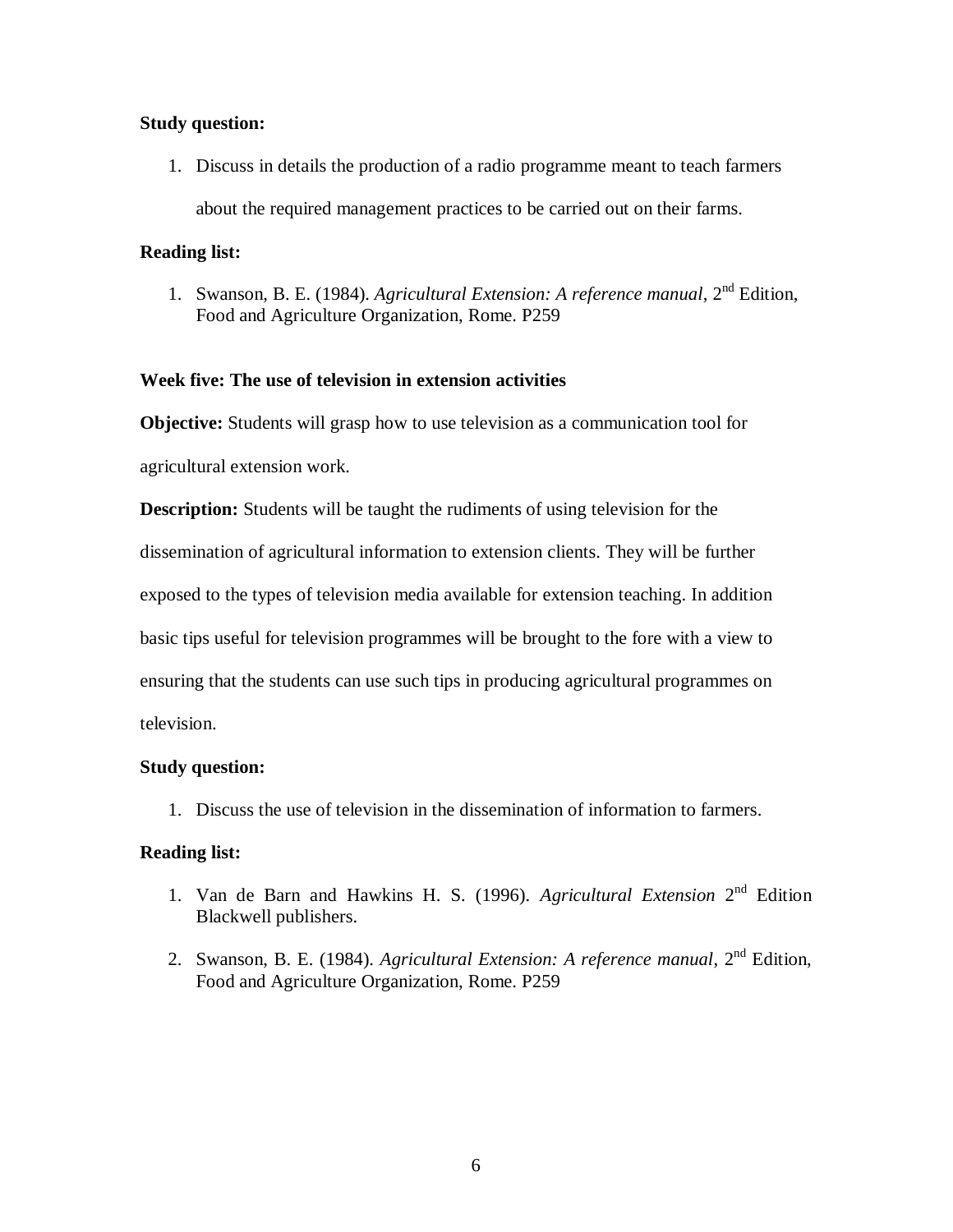#### **Week six: Audience analysis**

**Objective:** Students will understand the concept of audience analysis

**Description:** The students will be exposed to how to what audience analysis is all about,

the essence of audience analysis and how to go about conducting it.

#### **Study question:**

1. How will you define audience analysis?

2. What is the essence of conducting audience analysis in designing an agricultural programme?

### **Reading list:**

- 1. Technical Centre for Agricultural and Rural Cooperation (CTA, 1998). Radio serving the rural areas of the ACP countries, CTA directory.
- 2. Adebayo, K. (1997): *Communication in agriculture*, Greenlinks International, Abeokuta, pp 102.
- 3. Ekwuazi, H. (1991). Creating the screen image: visual composition for television and film, craft books limited, Lagos

### **Week seven: Types of radio and television programmes**

**Objective:** Students will be taught about the types of radio and television programmes.

**Description:** The different types of radio and television programmes such as documentaries, news talk and interviews will be taught to the students. Furthermore, they will be educated on how to use these programmes for the dissemination agricultural information for the would-be end users.

#### **Study question:**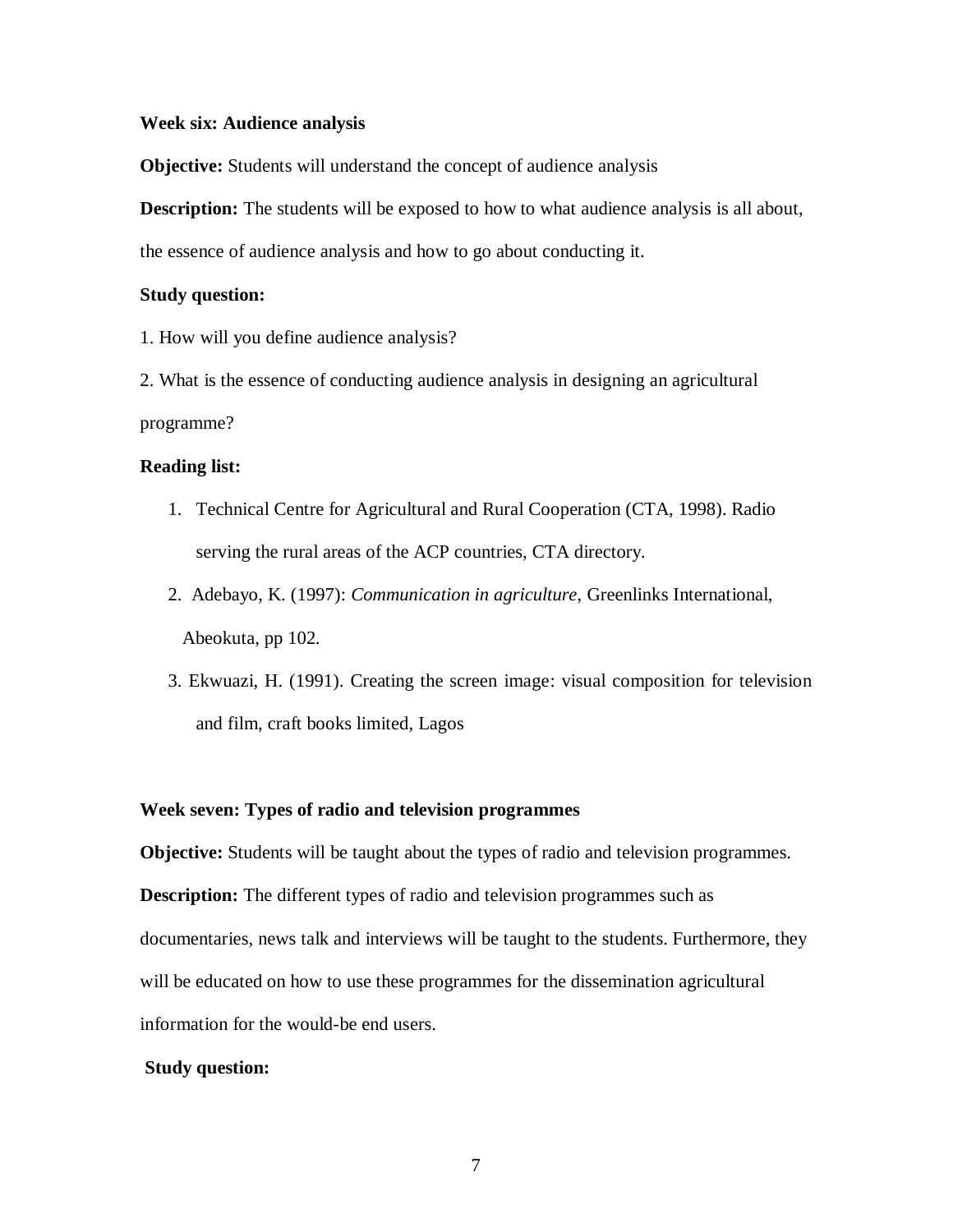1. Discuss how any named radio agricultural programme can be used for the dissemination of agricultural information.

### **Reading list:**

- 1. Technical Centre for Agricultural and Rural Cooperation (CTA, 1998). Radio serving the rural areas of the ACP countries, CTA directory.
- 2. Adebayo, K. (1997): *Communication in agriculture*, Greenlinks International, Abeokuta, pp 102.
- 3. Ekwuazi, H. (1991). Creating the screen image: visual composition for television and film, craft books limited, Lagos

### **Week eight: Interview techniques**

**Objective:** Students should understand interview techniques and how to go about conducting an interview.

**Description:** The different techniques associated with conducting an interview will be highlighted. Students will be exposed to the dos and don'ts associated with conducting an interview. In addition, does activities that are to be conducted and those that should be avoided when conducting an interview will be taught to the students.

### **Study questions:**

1. What are some common practices that are to be avoided in conducting an interview?

### **Reading list:**

1. Technical Centre for Agricultural and Rural Cooperation (CTA, 1998). Radio serving the rural areas of the ACP countries, CTA directory.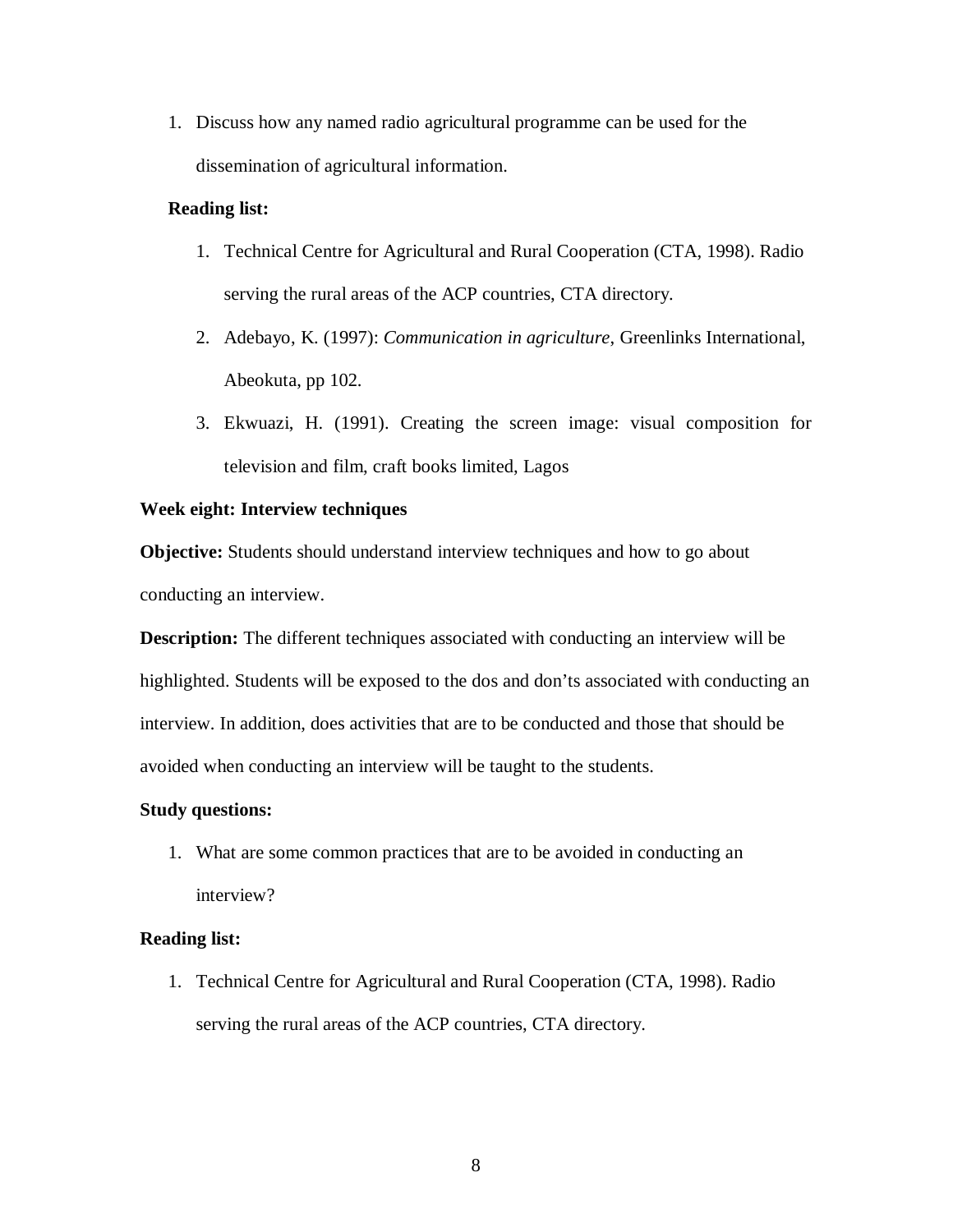- 2. Adebayo, K. (1997): *Communication in agriculture*, Greenlinks International, Abeokuta, pp 102.
- 3. Ekwuazi, H. (1991). Creating the screen image: visual composition for television and film, craft books limited, Lagos

# **Week nine: Handling of camera**

**Objective:** Students will be made to understand the handling of camera for television programming.

**Description:** Students will be exposed to how to effectively handle a camera for

television programmes. Important issues such as camera movement and camera distance

that are germane for television programming will be highlighted and brought to the fore.

This will enable the students become familiar with how to handle camera for the

production of any television programme.

# **Study question:**

1. What are some of the general uses of camera movement?

# **Reading list:**

- 1. Technical Centre for Agricultural and Rural Cooperation (CTA, 1998). Radio serving the rural areas of the ACP countries, CTA directory.
- 2. Adebayo, K. (1997): *Communication in agriculture*, Greenlinks International, Abeokuta, pp 102.
- 3. Ekwuazi, H. (1991). Creating the screen image: visual composition for television and film, craft books limited, Lagos

# **Week ten: Forms of reporting**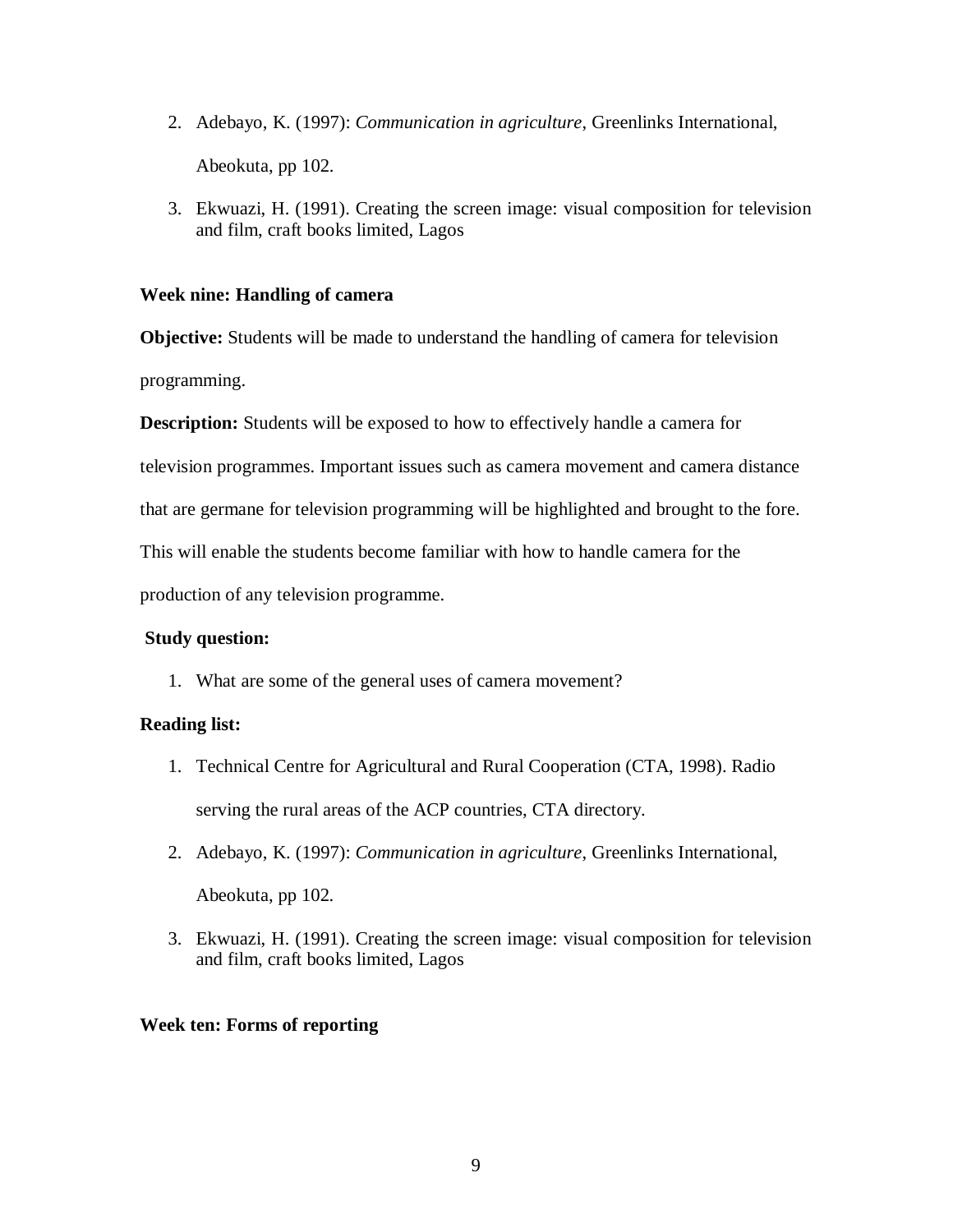**Objective:** Students should be able to explain and understand the forms of reporting. **Description:**

Reporting is considered important for any interview to be conducted for any radio or television programme. Students will therefore be exposed to the form of reporting in radio and television programming The different forms of reporting that students should be conversant with that will enable them in the production of radio and television programmes will be highlighted and explained to them.

# **Study question:**

1. Explain any four forms of reporting for broadcast media which you are familiar with.

# **Reading list:**

- 1. Technical Centre for Agricultural and Rural Cooperation (CTA, 1998). Radio serving the rural areas of the ACP countries, CTA directory.
- 2. Adebayo, K. (1997): *Communication in agriculture*, Greenlinks International, Abeokuta, pp 102.
- 3. Ekwuazi, H. (1991). Creating the screen image: visual composition for television and film, craft books limited, Lagos

# **Week eleven: Concept and guidelines for documentary production**

**Objective:** Students should be able to understand the concepts and guidelines for

documentary production.

# **Description:**

# **Study question:**